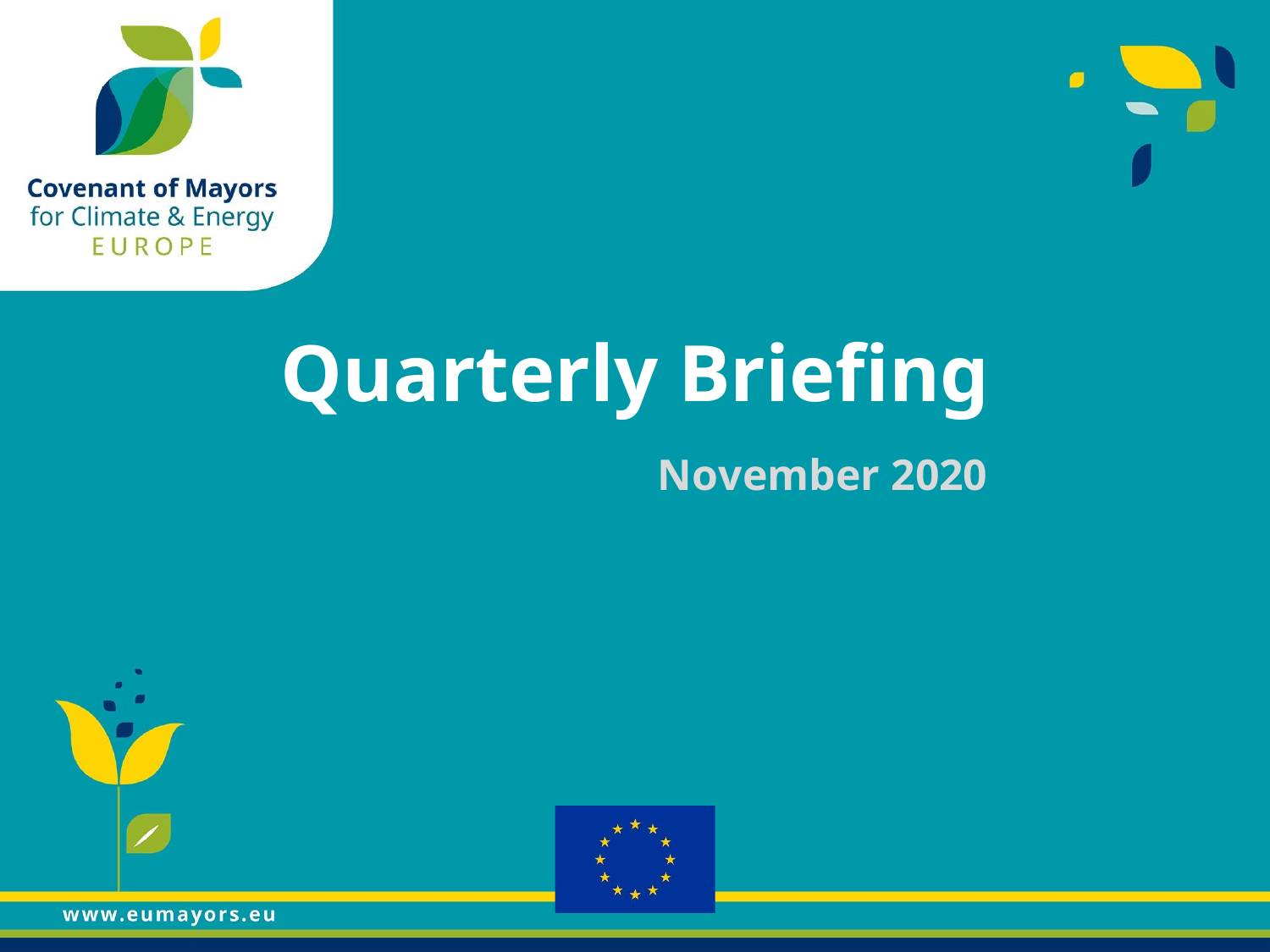# **What's in this Quaterly Briefing?**



- Key figures of the Covenant of Mayors in Europe
- Latest developments of the initiative
- EU climate & energy policies, urban initiatives – Wrap-up
- A selection of events of interest for you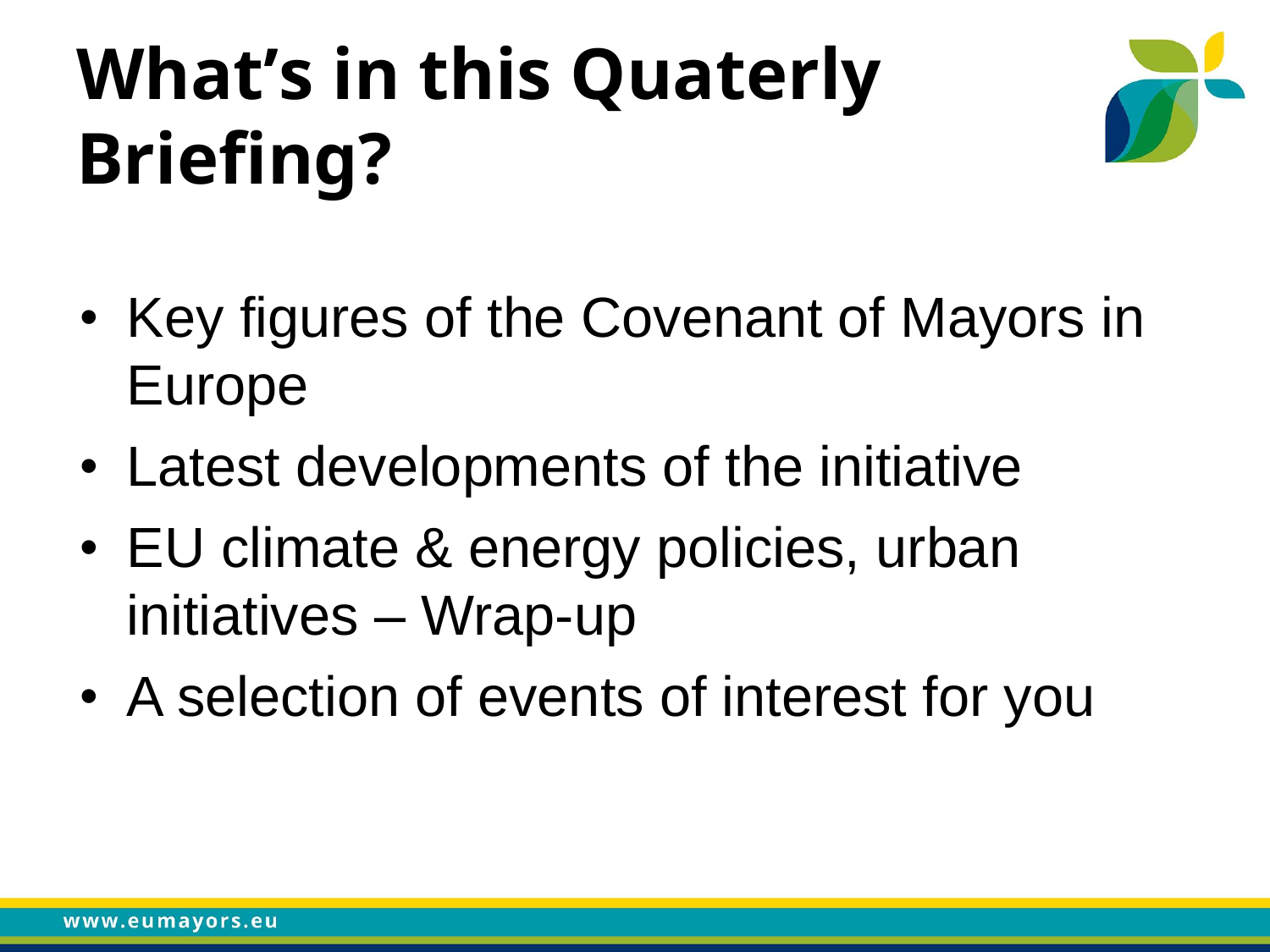### **The Covenant of Mayors in Europe**





#### **9,600+ European local governments**



**Committed to…**

Reducing CO, emissions<br>by 31% by 2020<br>(EU target: 20%)

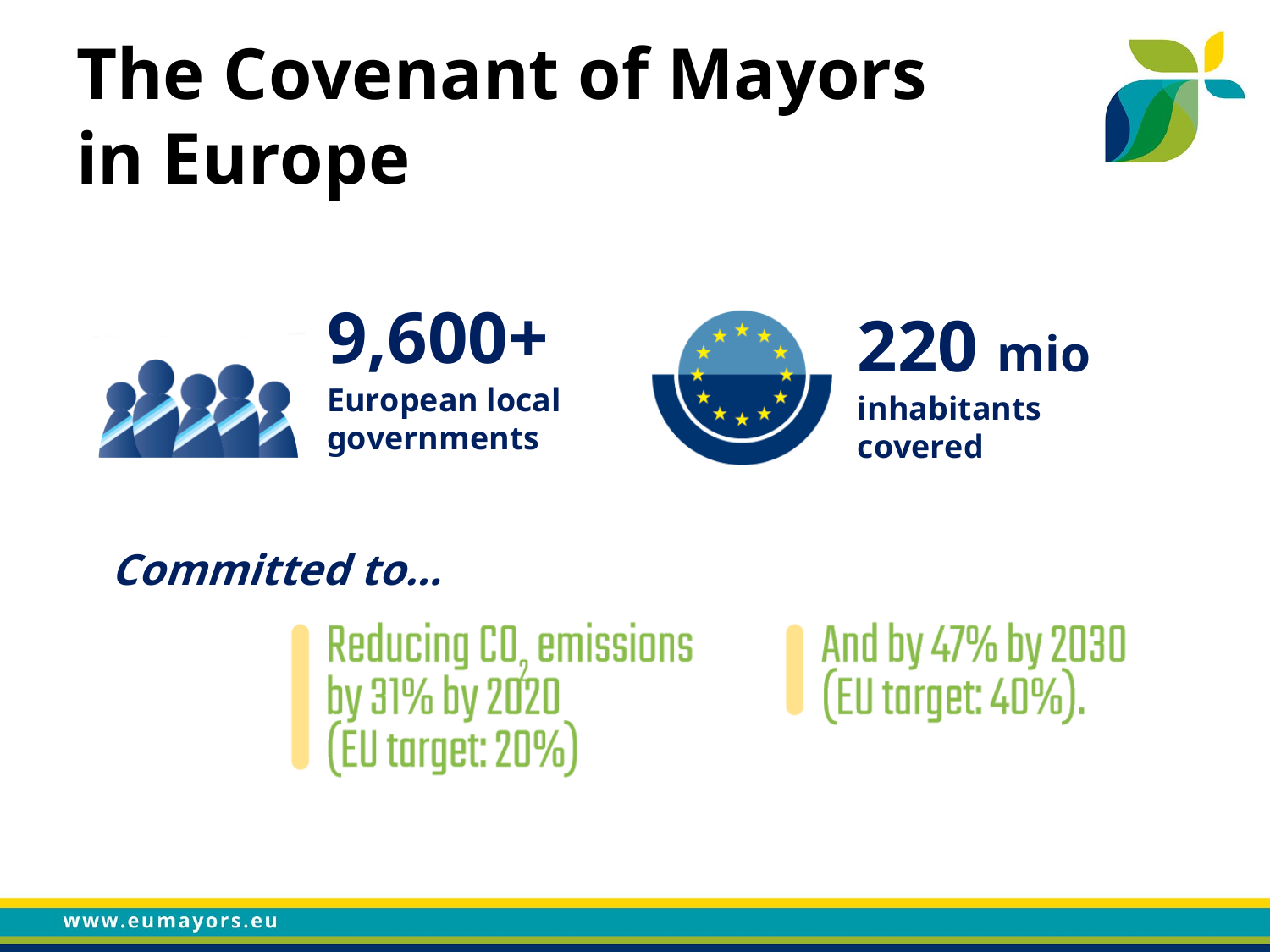### **The Covenant of Mayors in Europe**



evolution of the number of EU-27 signatories

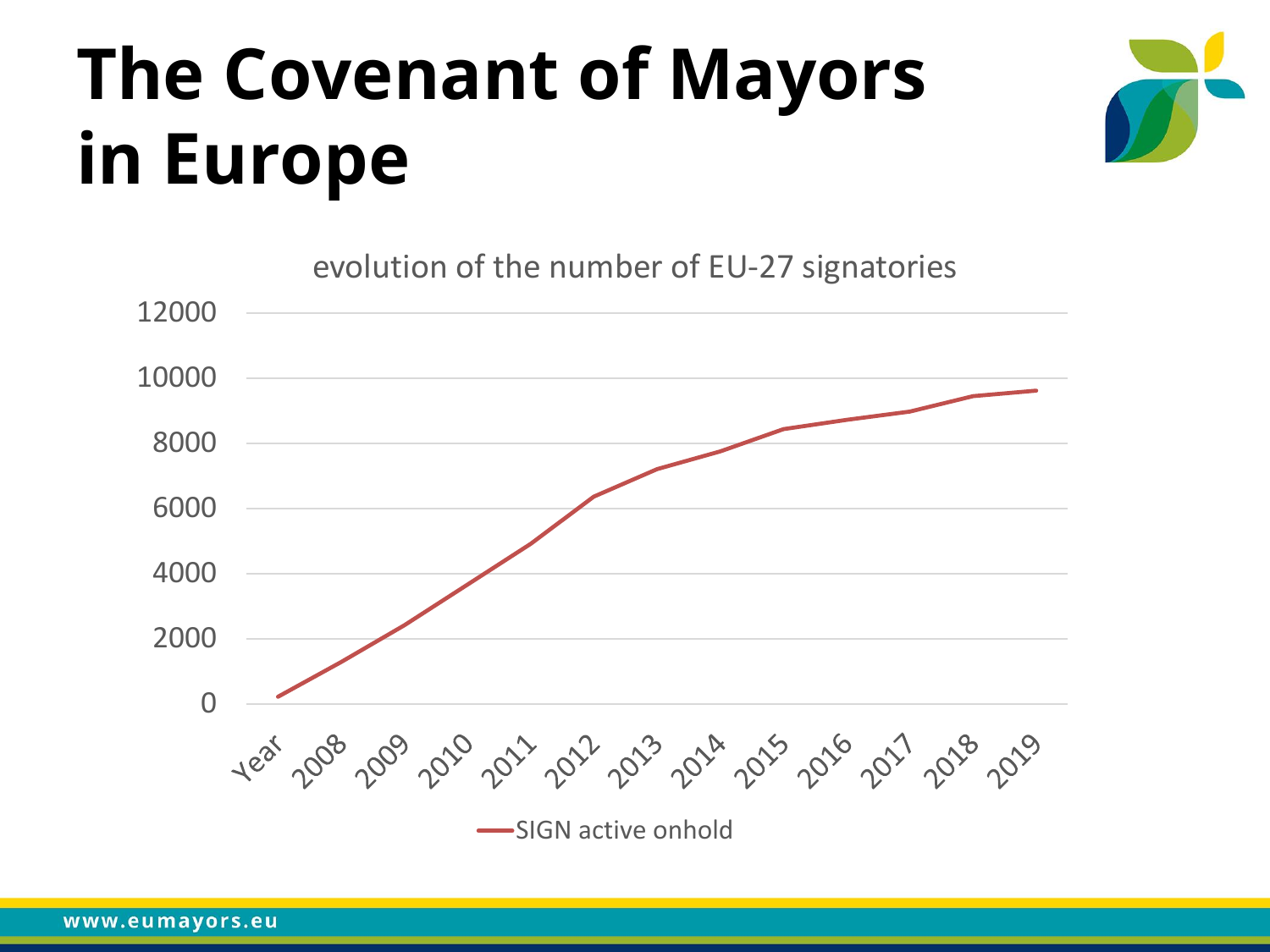# **The Covenant of Mayors in Europe**



• Signatories in our Board members' countries

| Country      | Nb of<br><b>Signatories</b> | <b>Share of Signatories</b><br>compared to total<br>number of cities/towns<br>in the country <sup>1</sup> | Population<br>leaving in a<br>municipality<br>signatory of the<br>Covenant <sup>2</sup> | Share of<br>population<br>leaving in<br>Covenant<br>Signatory |
|--------------|-----------------------------|-----------------------------------------------------------------------------------------------------------|-----------------------------------------------------------------------------------------|---------------------------------------------------------------|
| Croatia      | 88                          | 16%                                                                                                       | 2,165,853                                                                               | 53%                                                           |
| France       | 178                         | 1%                                                                                                        | 20,243,627                                                                              | 30%                                                           |
| Germany      | 85                          | 1%                                                                                                        | 20,330,661                                                                              | 24%                                                           |
| <b>Italy</b> | 4807                        | 63%                                                                                                       | 52,555,086                                                                              | 87%                                                           |
| Spain        | 2660                        | 33%                                                                                                       | 36,779,677                                                                              | 78%                                                           |
| Sweden       | 67                          | 23%                                                                                                       | 4,907,108                                                                               | 48%                                                           |

 $11$  Source : [OECD key data on local and regional governments in the EU -](http://www.oecd.org/regional/EU-Local-government-key-data.pdf) 2018  $12$  Source : EUROSTAT – [EU population in 2020](https://ec.europa.eu/eurostat/documents/2995521/11081093/3-10072020-AP-EN.pdf/d2f799bf-4412-05cc-a357-7b49b93615f1)

www.eumayors.eu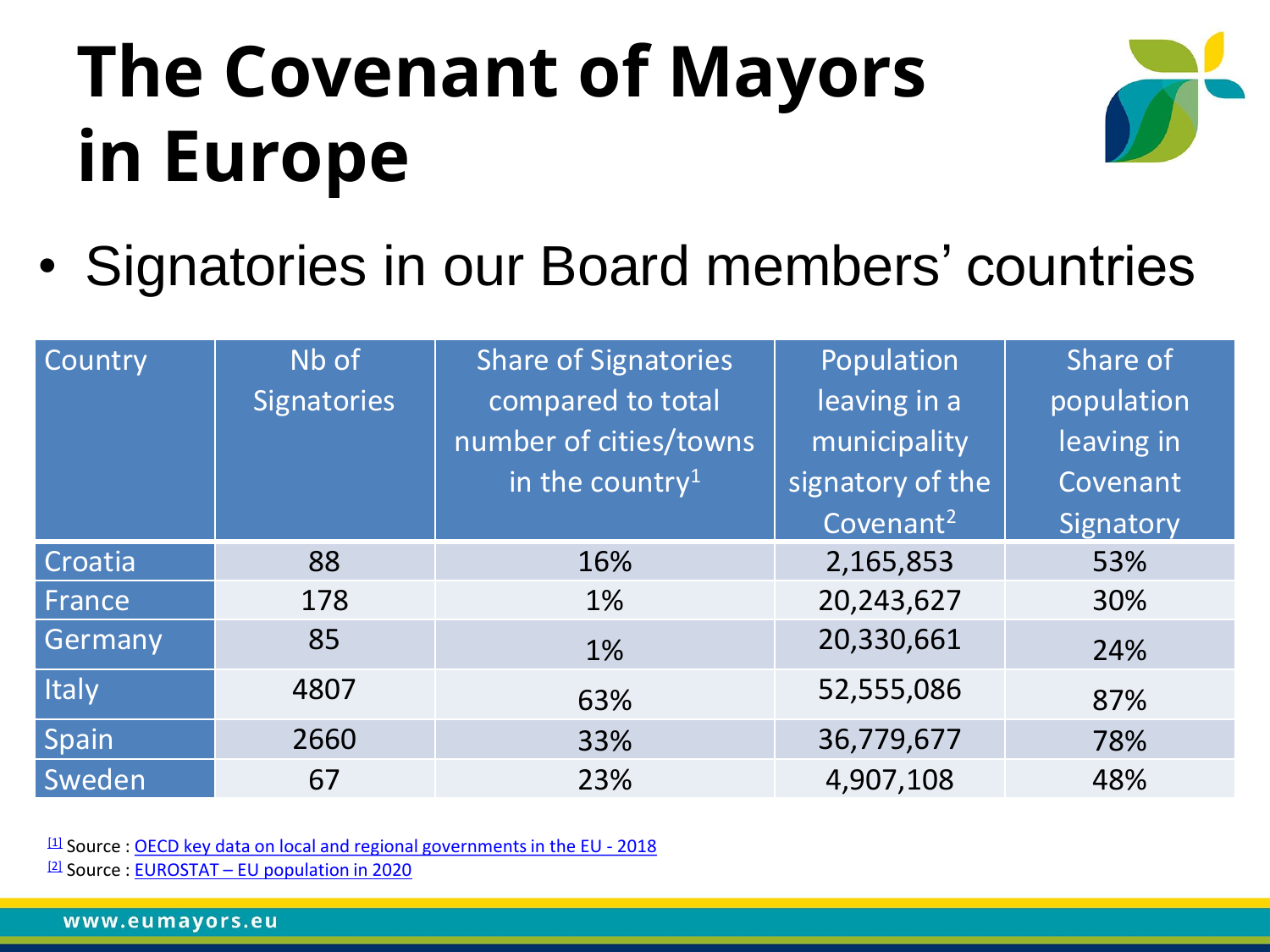#### **Towards a renewed Covenant of Mayors initiative in Europe**

The results of the survey conducted this summer demonstrate huge support for:

- Including climate-neutrality as a long-term commitment for Covenant Signatories,
- Aligning mid-term targets with the European Union framework,
- Extending the Covenant of Mayors to further non-energy related sectors,
- Strengthening the "by and for citizens approach" in the Covenant, through local climate pacts, local conference of parties, etc.

**Results [of the survey](https://www.eumayors.eu/index.php?option=com_attachments&task=download&id=980)**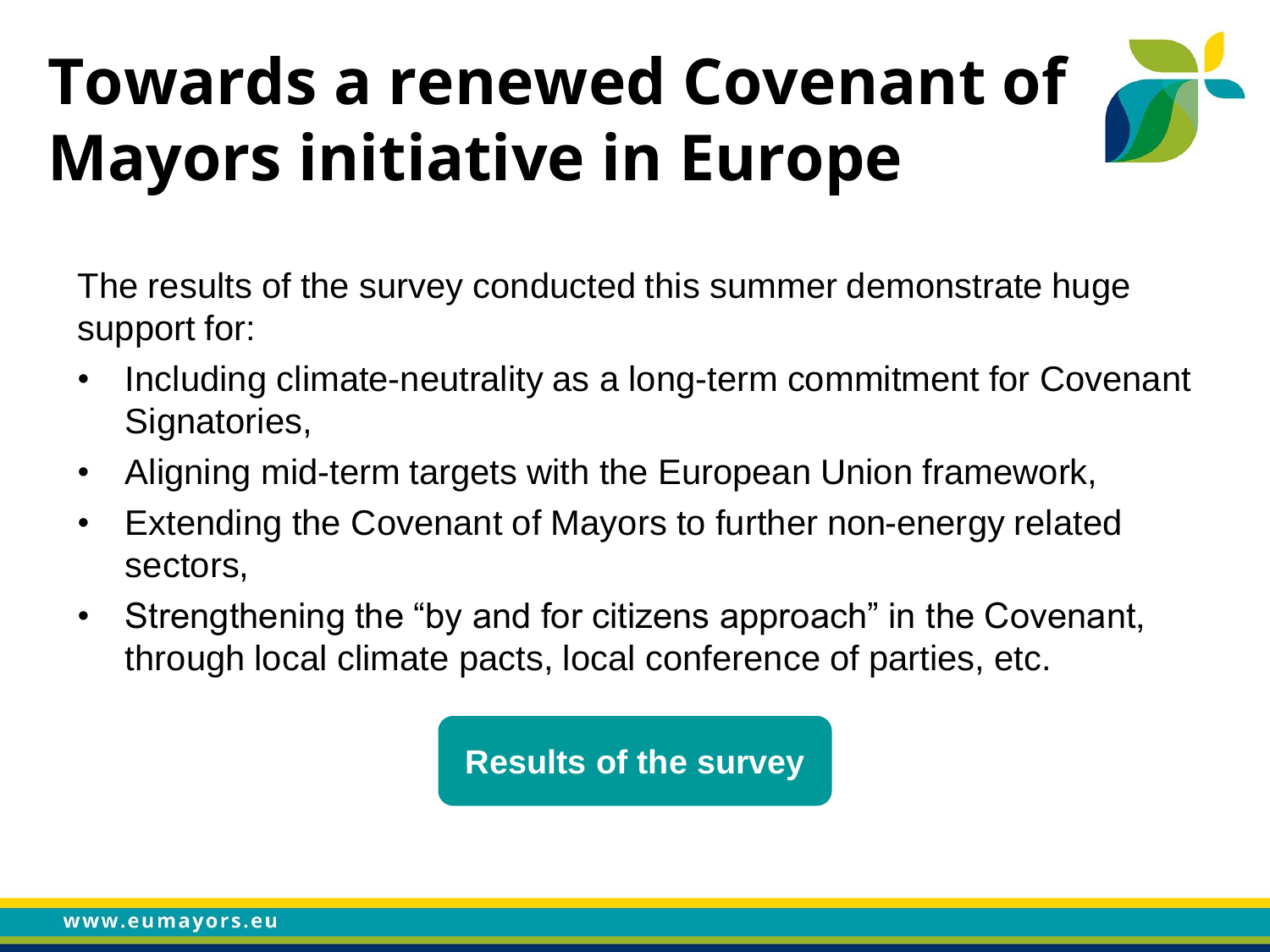#### **EU climate & energy policies, urban initiatives – Wrap-up**

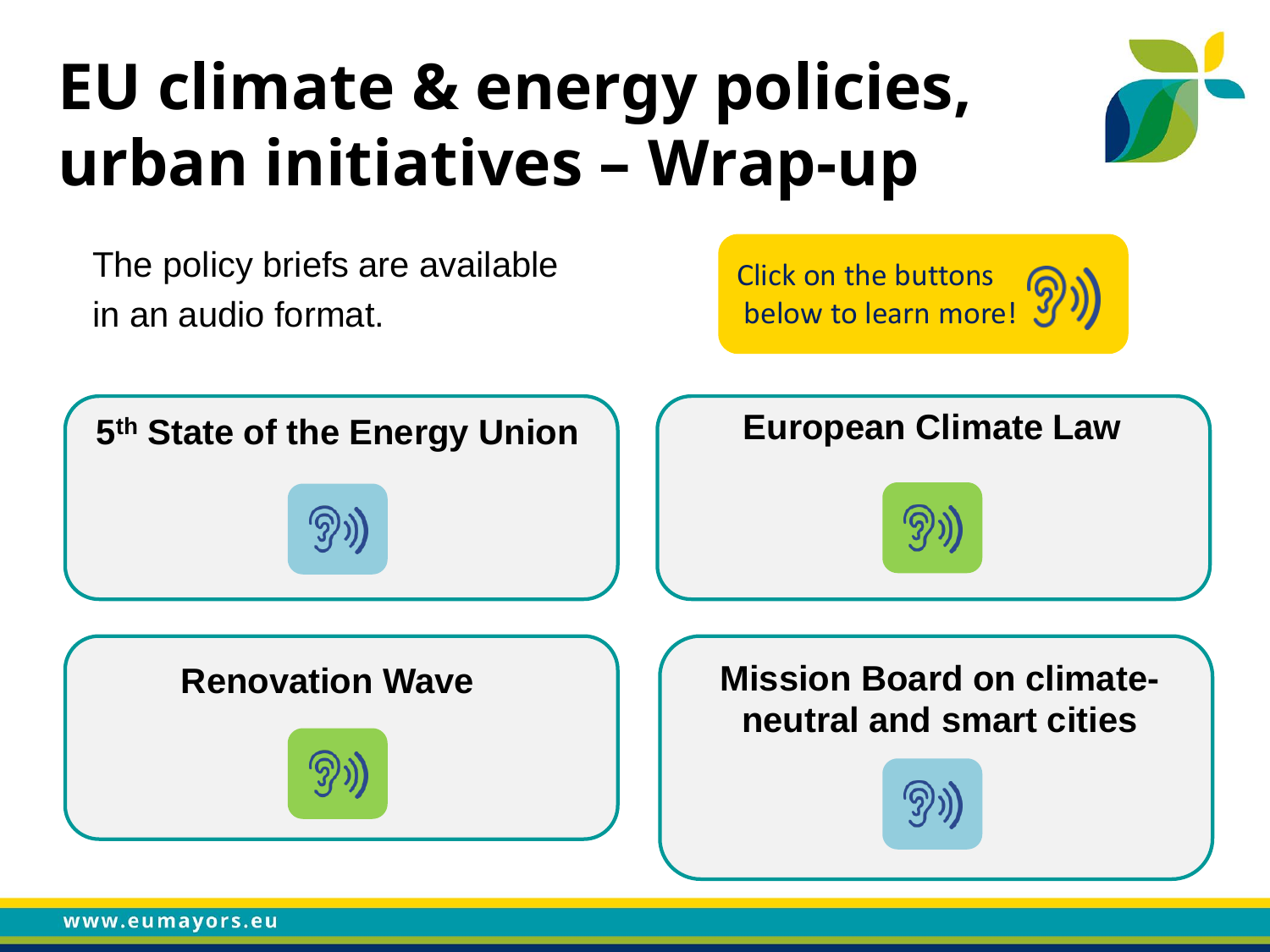#### **Selection of events Click to access the details.**